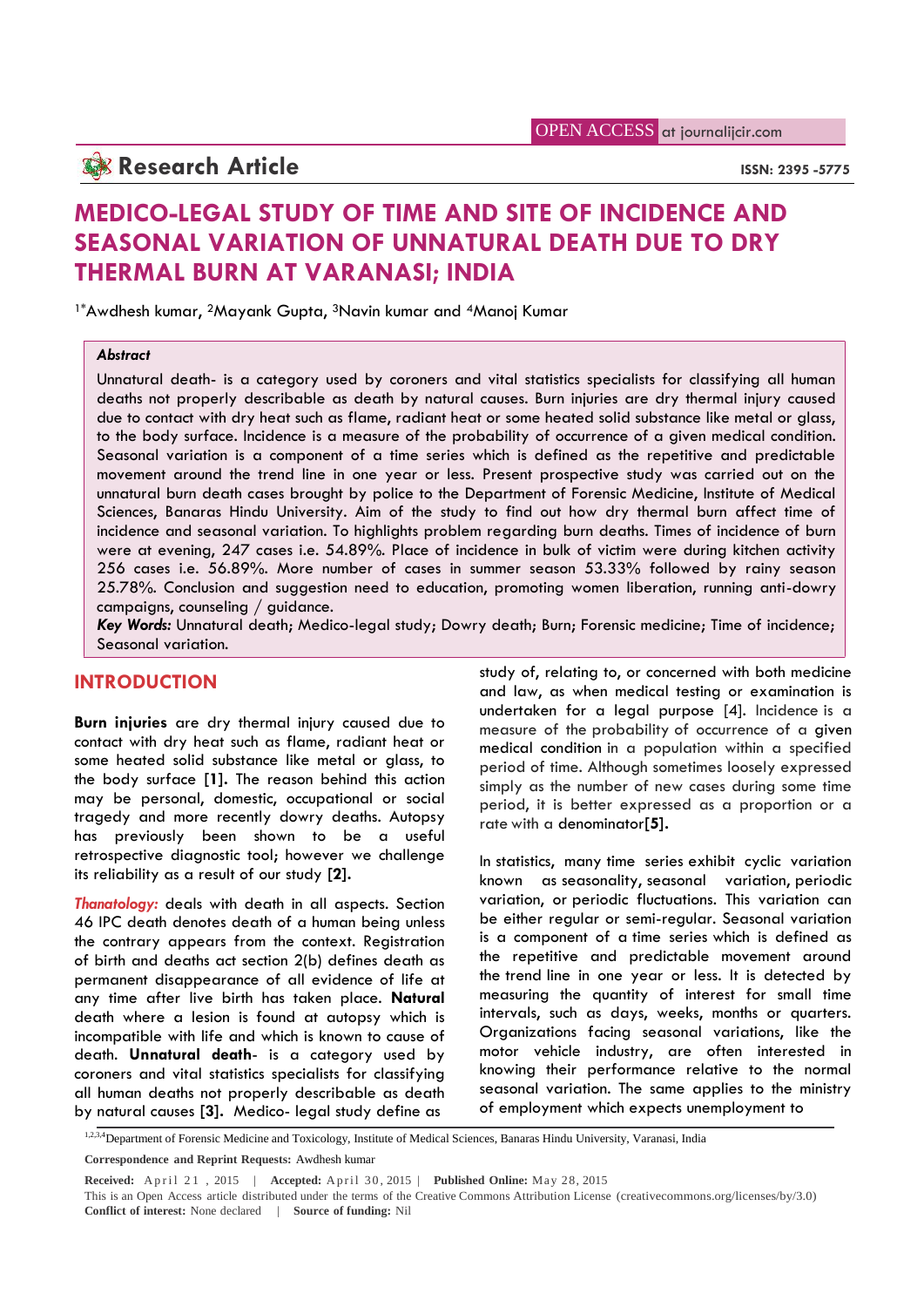increase in June because recent graduates are just arriving into the job market and schools have also been given a vacation for the summer. That unemployment increased as predicted is a moot point; the relevant factor is whether the increase is more or less than expected. Organizations affected by seasonal variation need to identify and measure this seasonality to help with planning for temporary increases or decreases in labor requirements, inventory, training, periodic maintenance, and so forth. Apart from these considerations, the organizations need to know if the variation they have experienced has been more or less than the expected, given the usual seasonal variations **[6].** In 2011, Varanasi had population of 3,676,841 of which male and female were 1,921,857 and 1,754,984 respectively **[7].**

#### **THE AIM OF THE STUDY**

To find out how dry thermal burn affect time of incidence and seasonal variation.

To highlights problem regarding burn deaths.

#### **MATERIAL AND METHOD**

Present prospective study was carried out on the unnatural burn death cases brought by police to the Department of Forensic Medicine, Institute of Medical Sciences, Banaras Hindu University, from Varanasi itself and nearby districts and western part of Bihar and Madhya Pradesh for treatment then if death at Varanasi in different hospital occur then the dead body after inquest send to institute of medical science Banaras Hindu university for medico-legal autopsy examination. Study data was collected for the duration from 1st January 2013 to 30 June 2014. During this period total of 450 burn death cases were recorded out of 3149 medico-legal postmortem conducted. Data was analyzed prospectively in respect of incidence of burn deaths in, education, occupation, income, and socioeconomic status and other relevant data.

#### **RESULTS AND OBSERVATION**

*Table 1:* Shows the distribution of number of burn cases during the study periods, total number of different autopsy cases were 3149, total number of burn autopsy were 600 i.e. 19.05%, total number of burn cases recorded for study during this period were 450 i.e. 14.29%, which forms a considerable bulk and draws attention to the grievousness of this problem.

**Table 2:** Present study show that in most of the cases time of incidence of burn were at evening, 247 cases i.e. 54.89% followed by morning 183 cases i.e. 40.67%, and at noon 12 cases i.e. 2.67%. Unknown cases are only 2 i.e. 0.44% for whom time of incidence was not known.

*Table 3:* Shows that distribution of burn cases on the basis of site of incidence among study group. Place of incidence in bulk of victim were during kitchen activity 256 cases i.e. 56.89%, followed by living room 149 cases 33.11% and courtyard 12 cases 2.67%.Other vehicle form less chance like farm house, factory, road, madha, temple, roof.

*Table 4 and Graph 1:* Show that more number of cases in summer season 53.33% followed by rainy season 25.78% and less number of cases were in winter 20.89%. Male cases are outnumbered in summer than female, but female victims are outnumbered in rainy season. In winter there is slight difference. $X^2 = 3.80$ ; DF = 2; P = 0.15, find that there is no significant association between seasonal variation and gender.

#### **DISCUSSION**

#### *INCIDENCE*

In our study it is observed that incidence of death due to fatal burns is 600 in No. i.e. 19.05 % of total cases collected from 1 January 2013 to 30 June 2014,which is the second commonest cause of death next to road traffic accidents. Every year there is slight increase in burn death cases because numbers of patient are also increasing every year.

In a previous study by **[8]** he found that deaths due to burning accounted for 25.41% of the total medico legal autopsy deaths cases which was greater than the present study.

In another study done by **[9]** it was observed that death due to burns accounted for 18.20% of all medico legal autopsy cases which was more or less similar to present study. This finding is consistent with the study of **[10, 11, and 12].**The difference in the percentage is due to differences in the region from where study was carried out. Again it indicates that burn autopsies comprises of major bulk of medico– legal autopsies in India.

The present study is in conformity with the study conducted by **[8, 9].** Burn has been reported to be the second most common cause of death in all medico legal cases. Existing dowry system plays its own part in such deaths **[13].**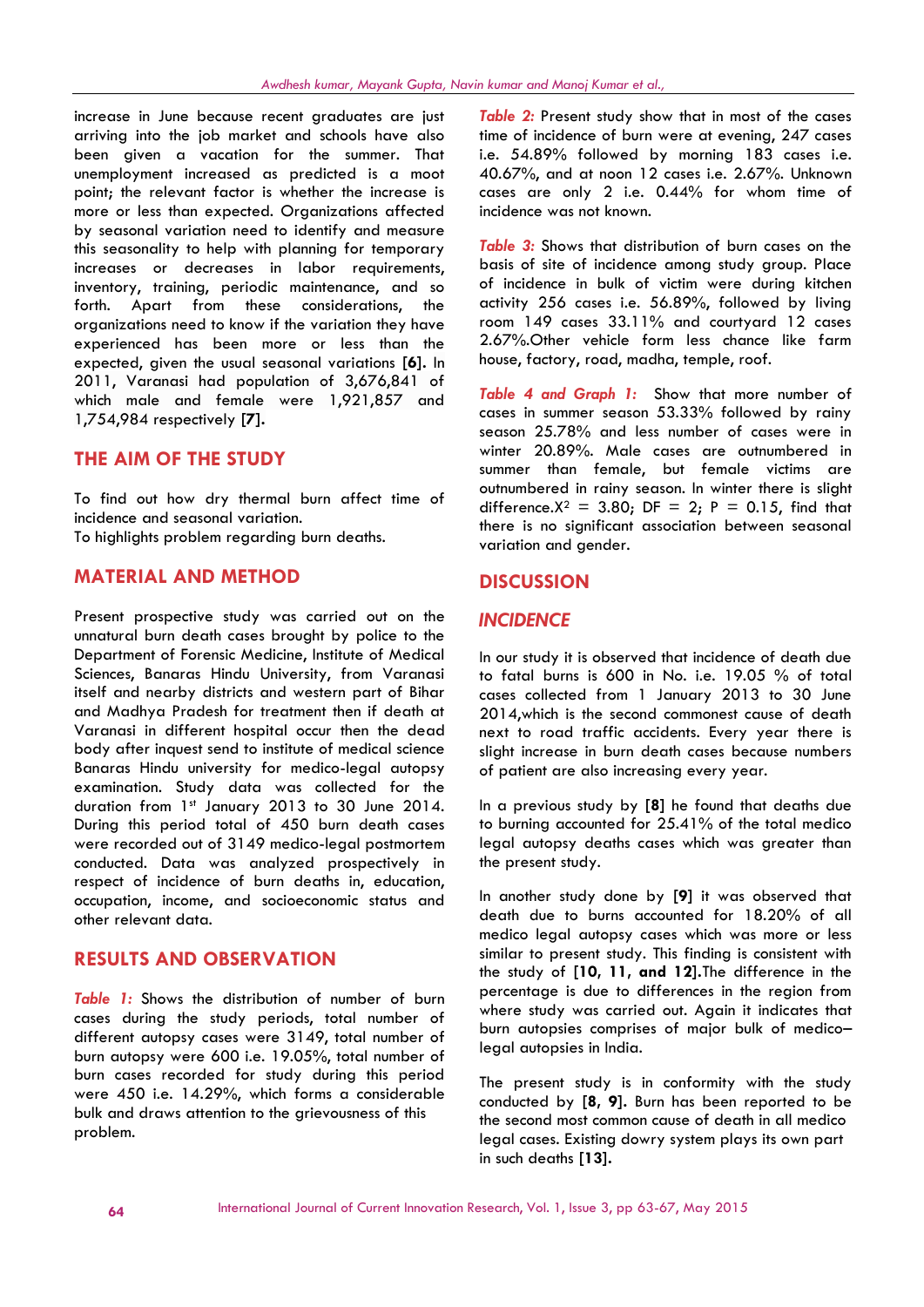#### *TIME OF INCIDENCE*

Our study showed that (Table.2) the incidence time of most of the victims were at evening in 247 cases i.e. 54.89% followed by time of incidence was in the morning 183 cases i.e. 40.67%, and at noon 12 cases i.e. 2.67%. Unknown cases are only 2 i.e. 0.44% for which time of incidence was not known or unwitnessed.

More incidences at evening may be due to kitchen activity, people of background, rural students using local lamp etc, and most of the time in evening hours family members are out for marketing or some other work.

Our findings were in conformity with those of other studies show that Number of female victims sustaining burn to be more during night hours 44 cases (46.80%) **[13].**

One third injuries have occurred between 4 pm to 8 pm **[14]** and were similar to a study conducted in India **[15].**This is the period when evening meals are cooked and lighting equipment are used.

#### *SITE OF INCIDENCE*

Regarding site of incidence (Table 3) shows that distribution of burn cases on the basis of site of incidence among study group. Major bulk of victim were received fatal burn injury during kitchen activity 256 cases i.e. 56.89%, followed by living room 149 cases 33.11% and courtyard 12 cases 2.67%. Other site form less chance like farm house, factory, road, madha, temple, and roof.

Female predominance in open and unguarded cooking fire is very common in the low socio economic, agricultural and rural Indian society due to the cost factor. The low socio economic status, large families, small living space, stove and Chula at floor level collectively increases the risks for these unfortunate incidences **[13].** Most of them have sustained injuries at home **[14].** These results are similar to other studies **[16, 17, and 18]** and suggest one's own home can become a death trap as heat generating appliances are regularly used. In other study find that kitchen activity finds 62% cases **[19].**

#### *SEASONAL VARIATION*

In the present it was observed study that more number of burn death recorded cases in summer

season i.e. 53.33% followed by rainy season 25.78% and least number of cases were recorded in the month of winter i.e. 20.89%. Male burn death cases were outnumbered in summer than female; whereas female victims are more involved in rainy season. In winter there is slight difference between involved sexes. Male % of burn death cases was more in summer than female percentage. Our findings were in conformity with those of other studies show that more number of cases in summer season 43.5% followed by winter season 34.7% and less number of cases were in rainy 21.80% **[20].**

#### **CONCLUSION AND SUGGESTION**

#### *EDUCATION*

Educating the peoples regarding safety measures through various programme like television, radio, newspaper, warning label and cautionary information about accompanying the sale of gasoline, kerosene or petrol into any container.

The majorities affected are females and most of the burn accidents are preventable by taking extra care in kitchen. Hence, housewives should be target for education in prevention of burns.

To check such suicides following measures are recommended. Increase the standard of education amongst women making them more independent economically and mentally.

Legislation passed by the government to abolish the dowry related crimes.

Establishment of voluntary associations to spread anti dowry feelings amongst the masses

#### *PROMOTING WOMEN LIBERATION*

More and more institutions should be created providing education to women exclusively. Vocational training, job oriented courses should be provided through these institutions, so that it creates more job potentials for women and that they become economically independent and free from all socio cultural bandages.

## *RUNNING ANTI-DOWRY CAMPAIGNS*

These can be effectively run through various NGO's, welfare organizations, academic and industrial organizations with an aim to impress on the women in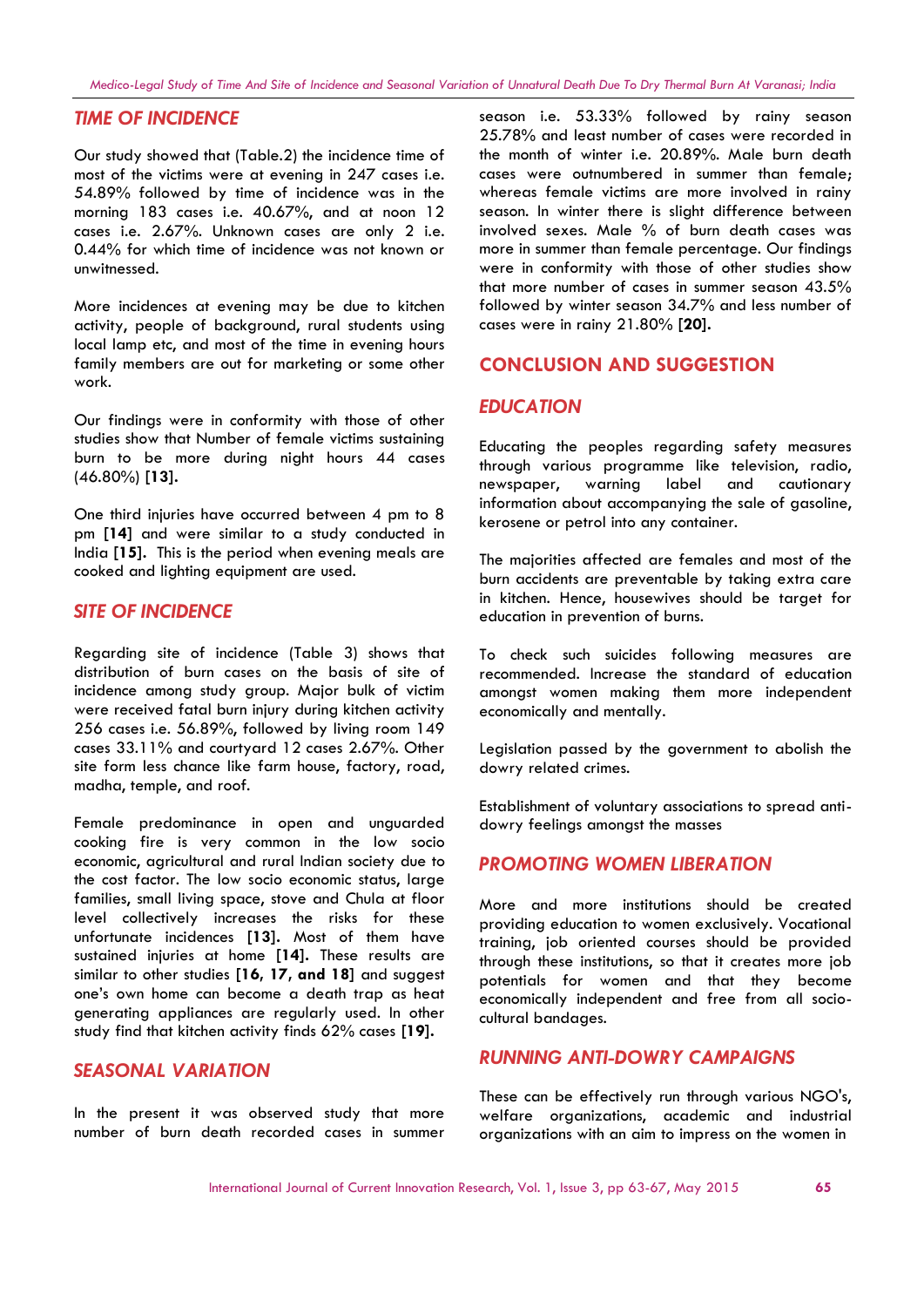general to resist all pressings which simply turn them into chattels. At least a day, if not a weak, should be declared and observed as "Anti-dowry day". Serious multiple and prolonged efforts shall be made by all leaders - whether social / political / religious to avoid the greed and desire of men in general to achieve wealth through alternative and easy means.

#### *SOCIAL BOYCOTT*

Costly and ostentatious marriage rituals should be discouraged and society should boycott the tainted man and their families in all future marriage negotiations.

#### *COUNSELING / GUIDANCE*

Centers shall be developed to provide free counseling to the families and newlywed couple about their expected problems and their solutions in initial years of their interaction and formative years of new social and familial relationship so that story of their rest of the life in their new role is nicely scripted.

### **ACKNOWLEDGEMENT**

Author would like to thank to the office of department of Forensic Medicine for their valuable support and full help in data collection from autopsy record register.

#### **FUNDING SOURCE**

This research was not financially supported by any funding agencies.

#### **ETHICS STATEMENT**

The present study was approved by "Institutional Ethics Committee" of Institute of Medical Sciences, Banaras Hindu University. All the information has been taken under consideration of medical ethical committee.

### **CONFLICT OF INTEREST**

#### Nil

#### **TABLES AND FIGURE**

**Table 2** Distribution of burn cases on the basis of **time of incidence** among study group (N=450)

| Time of incidence | Total No. of cases | % of total case |  |
|-------------------|--------------------|-----------------|--|
| Morning           | 183                | 40.67           |  |
| Noon              | 12                 | 2.67            |  |
| Evening           | 247                | 54.89           |  |
| Midnight          | 6                  | 1.33            |  |
| Unknown           | 2                  | 0.44            |  |
| Total             | 450                | 100.00          |  |

**Table 3** Distribution of burn cases on the basis of **site of incidence** among study group (N=450):

| <b>Place of incidence</b> | Total No. of cases | % of total cases |  |
|---------------------------|--------------------|------------------|--|
| Kitchen                   | 256                | 56.89            |  |
| Living room               | 149                | 33.11            |  |
| Courtyard                 | 12                 | 2.67             |  |
| Farm house                | 10                 | 2.22             |  |
| Road                      | 8                  | 1.78             |  |
| Madha                     | 8                  | 1.78             |  |
| Temple                    | 3                  | 0.67             |  |
| Roof                      | 2                  | 0.44             |  |
| Factory                   |                    | 0.22             |  |
| Unknown                   |                    | 0.22             |  |
| Total                     | 450                | 100.00           |  |

| <b>Table 4</b> Distribution of burn cases on the basis of |
|-----------------------------------------------------------|
| seasonal variation with gender among study                |
| group (N=450)                                             |

| Season                    | Total No.<br>of cases | $%$ of<br>total<br>cases | Male<br>No. of<br>cases | $%$ of<br>male<br>cases | Female<br>No. of<br>cases | $%$ of<br>female<br>cases |
|---------------------------|-----------------------|--------------------------|-------------------------|-------------------------|---------------------------|---------------------------|
| Summer<br>(March-June)    | 240                   | 53.33                    | 49                      | 60.49                   | 191                       | 51.76                     |
| Rainy<br>(July-October)   | 116                   | 25.78                    | 14                      | 17.28                   | 102                       | 27.64                     |
| Winter<br>(Nov.-December) | 94                    | 20.89                    | 18                      | 22.22                   | 76                        | 20.60                     |
| Total                     | 450                   | 100.00                   | 81                      | 18.00                   | 369                       | 82.00                     |

## *The graphical representation of the above discussed data is shown here under*



**Figure1** Pie diagram Show Distribution of burn cases on the basis of seasonal variation with gender among study group (N=450).

|  | Table 1 Distribution of incidence of burn autopsy |  |  |
|--|---------------------------------------------------|--|--|
|--|---------------------------------------------------|--|--|

| different autopsy | burn autopsy | Total number of Total number of % of total number<br>of burn autopsy | burn cases for | Total number of $\%$ of total number<br>of burn cases for | Total No. of<br>autopsy due to | $%$ of total No. of<br>autopsy due to other |
|-------------------|--------------|----------------------------------------------------------------------|----------------|-----------------------------------------------------------|--------------------------------|---------------------------------------------|
| cases             | cases        | cases                                                                | studv          | studv                                                     | other cause                    | cause                                       |
| 3149              | 600          | 19.05                                                                | 450            | 4.29                                                      | 2549                           | 80.95                                       |